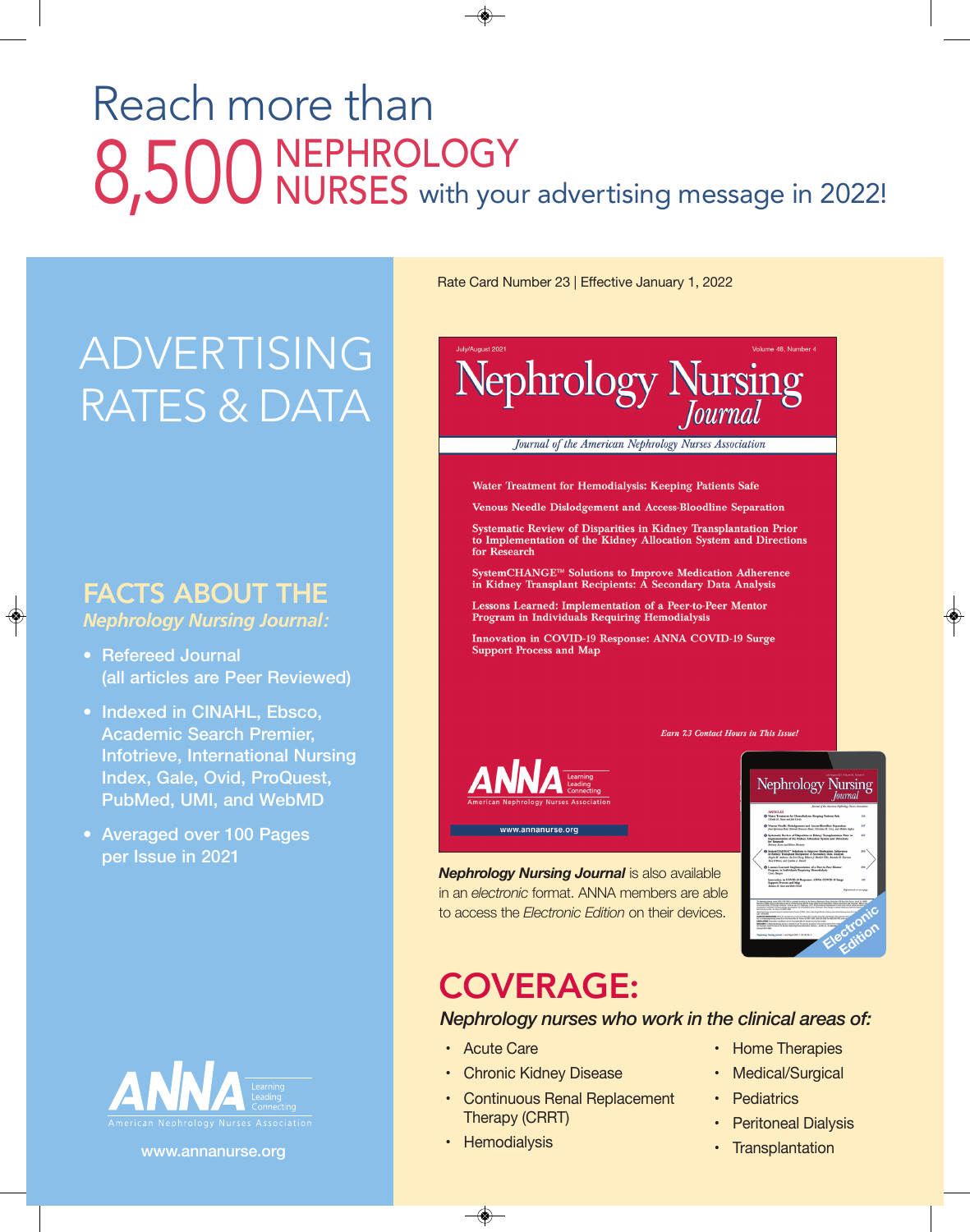## Nephrology Nursing

## 2022 Advertising Rates & Data

**Professional Status**

#### **Issuance:**

- Frequency: Six times a year January/February, March/April, May/June, July/August, September/October, November/December
- Issue Date: 10th of February, April, June, August, October, and December

#### **Established:**

1974

#### **Subscription Rate:**

Individual \$69.00 one year; \$118.00 two years Institution \$104.00 one year; \$168.00 two years \$21.00 per single copy

#### **Editorial:**

*Nephrology Nursing Journal* is the official publication of the American Nephrology Nurses Association. It provides a forum for this vital health care specialty as ANNA strives to collectively fulfill its purpose: to set forth and update high standards of patient care, educate its practitioners, identify for the public competence and excellence in practice within its fields, stimulate research, disseminate new ideas throughout the fields, promote interdisciplinary communi -cation and cooperation and provide information to the general public. *Nephrology Nursing Journal* publishes clinical and theoretical information relevant to various specialists in nephrology and renal disease. *Nephrology Nursing Journal* promotes the nephrology specialty as well as the professional organization, the American Nephrology Nurses Association.

#### **Editorial/Advertising Ratio:**

A maximum of 50/50 is maintained

#### **Service to Advertisers:**

- Advertising placement interspersed/Advertisers' Index
- Ads are automatically included in the journal's online digital edition
- ANNA mailing list available for purchase to regular advertisers
- Bonus circulation for several issues

#### **Circulation:**

Total paid circulation exclusive of samples, exchanges, etc.: 8,500 Sworn Statement & U. S. Post Office Records (2nd class mail)

# Membership Profile Membership Profile

| <b>RN/APRN</b>                       | 96% |
|--------------------------------------|-----|
| Other                                | 4%  |
| <b>Position</b>                      |     |
| Staff/Clinical Nurse                 | 50% |
| <b>Head Nurse/Supervisor</b>         | 12% |
| Coordinator                          | 3%  |
| <b>Nurse Practitioner</b>            | 7%  |
| Case Manager                         | 2%  |
| Administration                       | 7%  |
| Clinical Nurse Specialist            | 3%  |
| Education                            | 8%  |
| Other                                | 8%  |
| <b>Employer</b>                      |     |
| Hospital Inpatient                   | 27% |
| <b>Hospital Outpatient</b>           | 15% |
| Free-Standing Unit                   | 38% |
| Other                                | 20% |
| Areas of Practice*                   |     |
| Acute Hemodialysis                   | 35% |
| <b>Chronic Hemodialysis</b>          | 52% |
| Chronic Kidney Disease               | 29% |
| Conservative Management              | 4%  |
| Continuous Renal Replacement Therapy | 9%  |
| <b>Home Therapies</b>                | 14% |
| Medical/Surgical Unit                | 7%  |
| <b>Nursing Education</b>             | 11% |
| Pediatric Nephrology                 | 5%  |
| <b>Peritoneal Dialysis</b>           | 22% |
| Research                             | 3%  |
| <b>Therapeutic Apheresis</b>         | 6%  |
| Transplantation                      | 7%  |

\*Please note, some members/readers checked more than one practice area.

#### Regular Features, Columns, & Departments

- President's Message
- From the Editor-in-Chief
- Clinical Consult
- Case Study
- Book and Media Reviews Exploring the Evidence
- NCPD Articles
- Practice Issues
- Issues in Renal Nutrition
- Professional Issues
- Certification in Nephrology Nursing
- What's New in Nursing and Health Care
- Pharmacology Review
- 
- Fistula First: Vascular Access
	- Nephrology Nurse Roundtable
	- NNJ Journal Club

#### **Official Publication of:**

American Nephrology Nurses Association East Holly Avenue Box 56 Pitman, New Jersey 08071-0056 856-256-2320 www.annanurse.org

#### **Editor-in-Chief:**

Beth Ulrich, EdD, RN, FACHE, FAAN

#### **National Advertising Representative:**

Anthony J. Jannetti, Inc. East Holly Avenue Box 56 Pitman, New Jersey 08071-0056 856-256-2376 • FAX: 856-589-7463 Susan Iannelli, Marketing Manager

#### **Internet Communication:**

Email: nnj\_adver@ajj.com | Web site: www.annanurse.org

◈

♦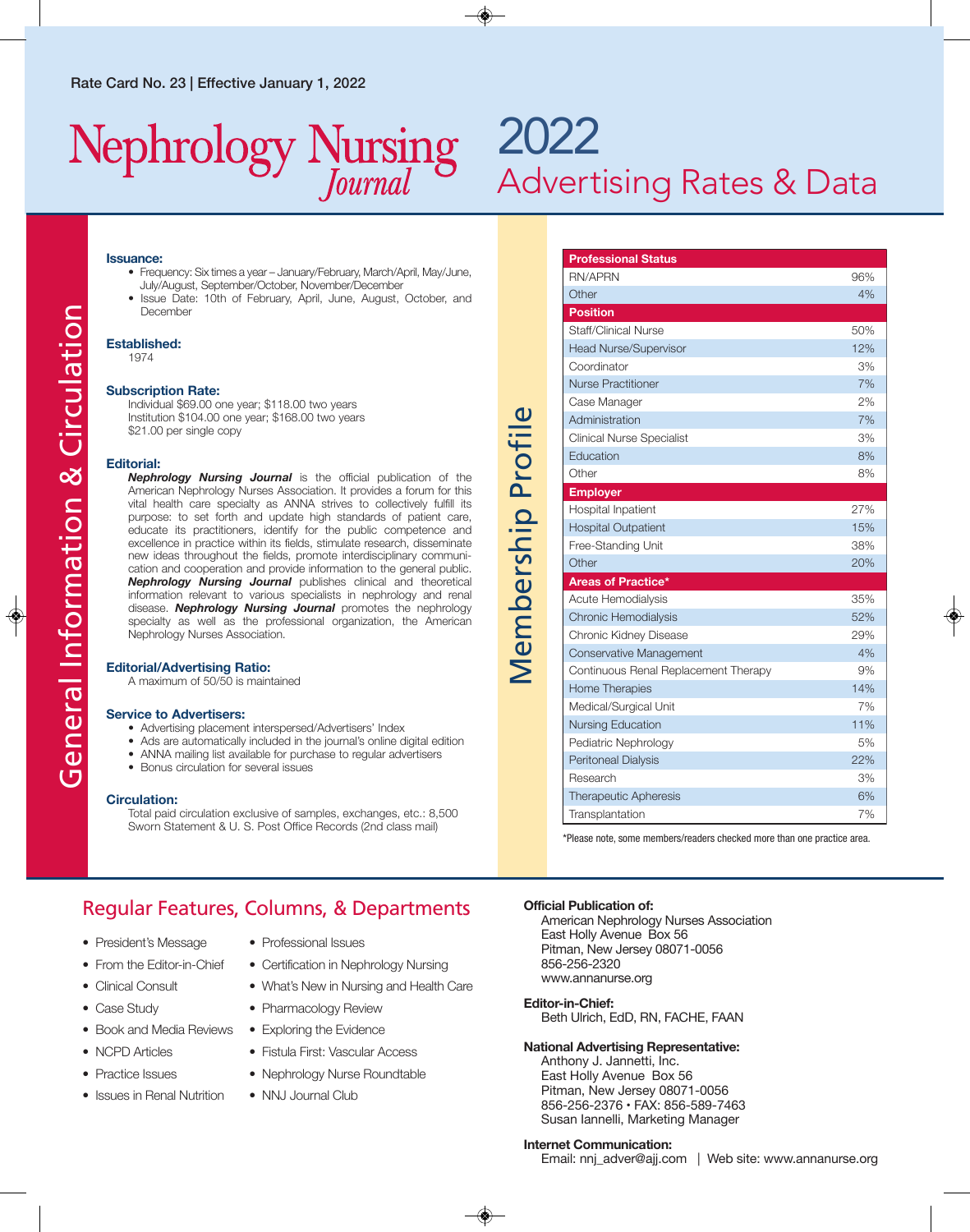$\frac{1}{2}$ 

| <b>Rates:</b> Advertising rates per insertion (black & white)<br>effective January 1, 2022 |         |         |         |         |  |
|--------------------------------------------------------------------------------------------|---------|---------|---------|---------|--|
|                                                                                            | 1X      | 6X      | 12X     | 24X     |  |
| One Page*                                                                                  | \$3,360 | \$3,215 | \$3,055 | \$2,885 |  |
| Junior Page                                                                                | \$2,345 | \$2,195 | \$2,100 | \$2,050 |  |
| 1/2 Page                                                                                   | \$2,060 | \$1,945 | \$1,870 | \$1,775 |  |
| 1/3 Page                                                                                   | \$1,760 | \$1,630 | \$1,555 | \$1,490 |  |
| 1/4 Page                                                                                   | \$1,530 | \$1,415 | \$1,360 | \$1,300 |  |

| <b>Color Rates</b> (Additional per Page per Insertion): |           |  |  |
|---------------------------------------------------------|-----------|--|--|
| Second Color (Matched Out of Four Color Process)        | \$750     |  |  |
| <b>Four Color</b>                                       | \$1,850   |  |  |
| <b>Bleed</b>                                            | No Charge |  |  |

| <b>Preferred Positions</b> (Premium charged on B&W Rate): |                |  |  |  |
|-----------------------------------------------------------|----------------|--|--|--|
| 2nd Cover                                                 | 30%            |  |  |  |
| 3rd Cover                                                 | 20%            |  |  |  |
| 4th Cover                                                 | 50%            |  |  |  |
| Page One                                                  | 30%            |  |  |  |
| Page Facing 1st Table of Contents – LHP                   | 25%            |  |  |  |
| Page Facing 2nd Table of Contents – RHP                   | 25%            |  |  |  |
| Page Facing First Text                                    | 25%            |  |  |  |
| <b>Other Guaranteed Positions</b>                         | 20%            |  |  |  |
| Bellyband                                                 | Call for Price |  |  |  |
| Cover Tip                                                 | Call for Price |  |  |  |

| lnserts:*                                                                        |                                         |  |
|----------------------------------------------------------------------------------|-----------------------------------------|--|
| Two-page                                                                         | 3 Times Earned B&W Rate                 |  |
| Four-page                                                                        | 5 Times Earned B&W Rate                 |  |
| <b>Insert Quantities</b>                                                         | See Next Page Under Insert Requirements |  |
| * Please contact Nephrology Nursing Journal for Outsert information and pricing. |                                         |  |

#### **Opportunities for Digital & Print Editions**

#### **Electronic Edition Video or Audio Embedding**

**Video** – \$200 / **Audio** – \$150 (up to 3 minutes)

Video or Audio File - Includes a "Play" instructing reader to click the play.

Provide a link as follows for:

- Video e.g. on YouTube or Other Embedded Video Service
- Audio e.g. on SoundCloud or Other Embedded Video Service (alternatively, audio files can be emailed directly for insertion into the Electronic Edition)

#### **Print Edition (at No Additional Charge)**

- Include QR Code
- Submit Two High Res pdf Files (with & without QR Code)

#### *E-News* **Banner Advertising**

Available to advertisers running a full-page or larger ad unit:

- Permitted to include a Banner Advertisement within an accompanying issue(s) of E-News (ANNA's Monthly E-Newsletter).
- Call for Specific Details & Issue Availability
- Cost per Banner \$2,500

#### **Agency Commission:**

A 15% agency commission will be allowed to qualified advertising agencies if accounts are paid within 30 days. No cash discount is allowed. Line classified ads are not agency commissionable.

#### **Payment Policy:**

Payment due upon receipt. Agency discounts are allowed only for accounts paid within 30 days. Publisher reserves the right to hold advertiser and/or its agency jointly and severally liable for all monies due and payable to publisher. Advertiser agrees that it is ultimately responsible for all debts incurred on its behalf. Publisher reserves the right to require prepayment for advertisements. All new advertisers must prepay.

#### **Journal and Online Position Available Advertisements:**

Position available advertisements are accepted in the Journal and Online. Following receipt of written copy and advance payment, advertisements will automatically:

- Appear in the next available issue of *Nephrology Nursing Journal.*
- Receive a **bonus posting** on ANNA's website, www.annanurse.org, at no additional charge, for a period of eight (8) weeks.
- Copy submission either:
- Online at www.annanurse.org
- Email to susan.iannelli@annanurse.org
- Fees:
- \$240 net for up to 10 lines (40 characters per line) and \$24.00 per line thereafter. Payment:
- All advertising must be prepaid by credit card or check (payable to *Nephrology Nursing Journal*).

#### **Earned Rates:**

Rates are earned by total number of insertions used within one year from date of first insertion. A spread is counted as two insertions. Inserts count each page as one insertion. Space used by various subsidiaries of a parent company is combined for accounting of earned rates.

#### **Rate Protection Policy:**

Rates subject to change without notice. 2022 rates will be in effect for all advertising as of the January/February 2022 issue. Contracts for six or more insertions placed for January/February 2022 through November/December 2022 issues are protected at the rate shown on the rate card.

#### **Frequency/Rate Adjustments:**

Frequency rates for regular advertisers will be established when you run the first ad of the calendar year. This established frequency will be used for the entire year. Any adjustments (debits or credits) will be made at the end of the calendar year.

#### **Special Issues/Closing Dates 2022 (Six times per year)**

**January/February — Pre-Symposium Issue** 

**ClOSINg DAtE: December 30** 

Contains preliminary information about the ANNA 2022 National Symposium

**March/April — 2022 National Symposium Issue**

#### **ClOSINg DAtE: February 25**

- **Bonus Distribution** at the 2022 National Symposium Fort Worth, Texas, May 22-25, 2022
- Contains abstracts from the ANNA 2022 National Symposium
- Electronic edition available to members and attendees

**May/June — Post Symposium Issue**

**ClOSINg DAtE: April 25**

#### **July/August**

**ClOSINg DAtE: June 24**

**September/October — 2022 Fall Conference Issue**

#### **ClOSINg DAtE: August 15**

#### **ANNA Nephrology Nursing Practice, Management & leadership Conference Issue**

**Bonus Distribution** at the ANNA Nephrology Nursing Practice, Management & Leardership Conference in San Diego, CA, October 1-3, 2022.

**November/December**

**ClOSINg DAtE: October 25** 

**Annual index of 2022 articles**